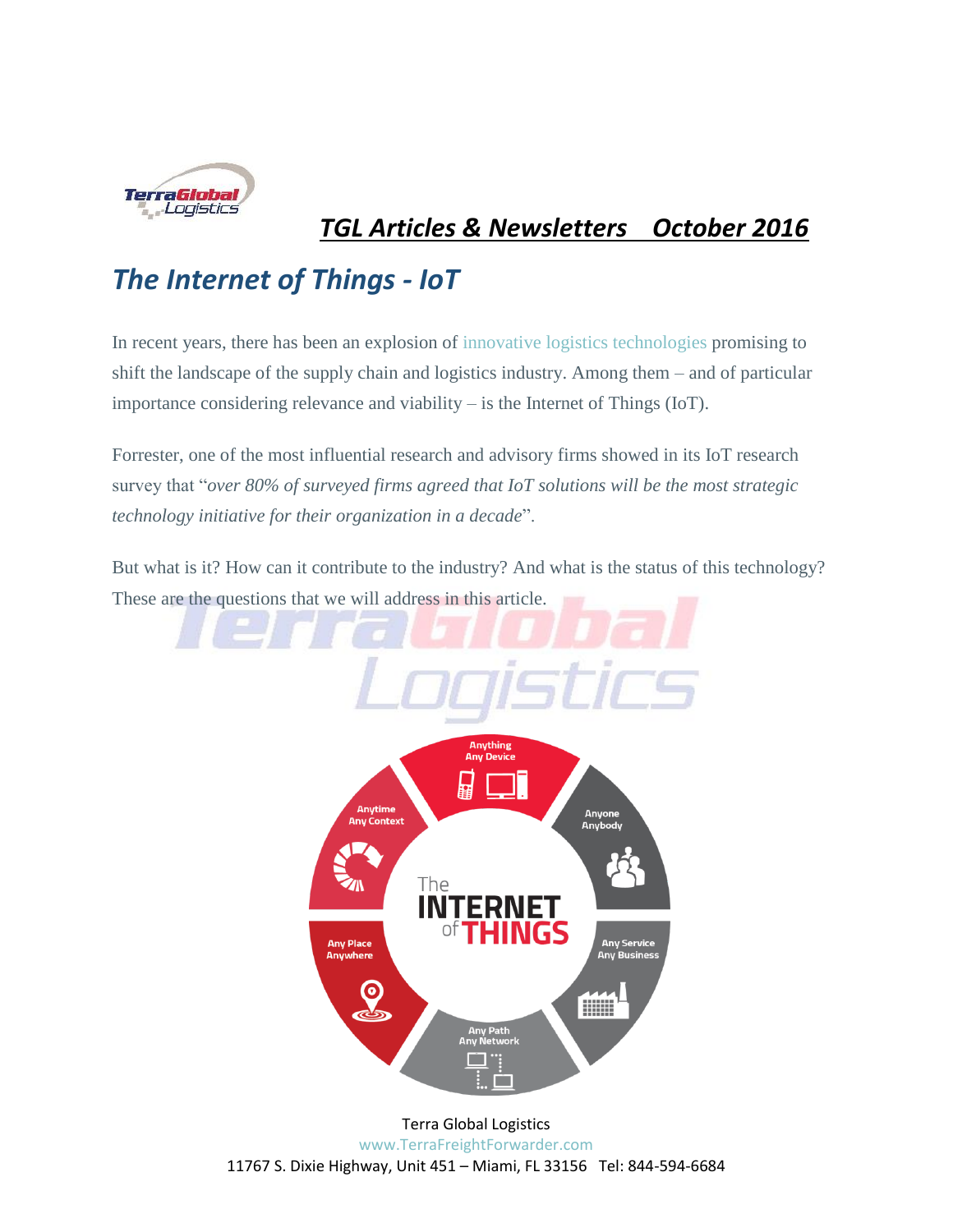## *What is the Internet of Things (IoT)?*

The Internet of Things (IoT) is the interconnectivity of devices and/or physical objects (mobile devices, vehicles, cargo, etc.) with embedded sensors that collect, transmit and exchange information in real-time over a network (local or internet), regardless of their physical location.

IoT was initially conceptualized in 1982 at Carnegie Mellon University, but had to wait until 1999 when a research group from MIT (AutoID Lab) focused their investigations on RFID (radio-frequency identification) and sensing technologies.

This technology brings life to objects ("things") by keeping them directly connected to systems, thus allowing continuous recording of the state of the objects (location, temperature, motion, etc.) and data collection that can be used to optimize operations, detect inefficiencies and much more. Gartner, the world's leading information technology research company [forecasted](http://www.gartner.com/newsroom/id/3165317) that 6.4 billion "things" will be connected in 2016 (30% up from 2015) and will reach 20.8 billion by 2020.raistics

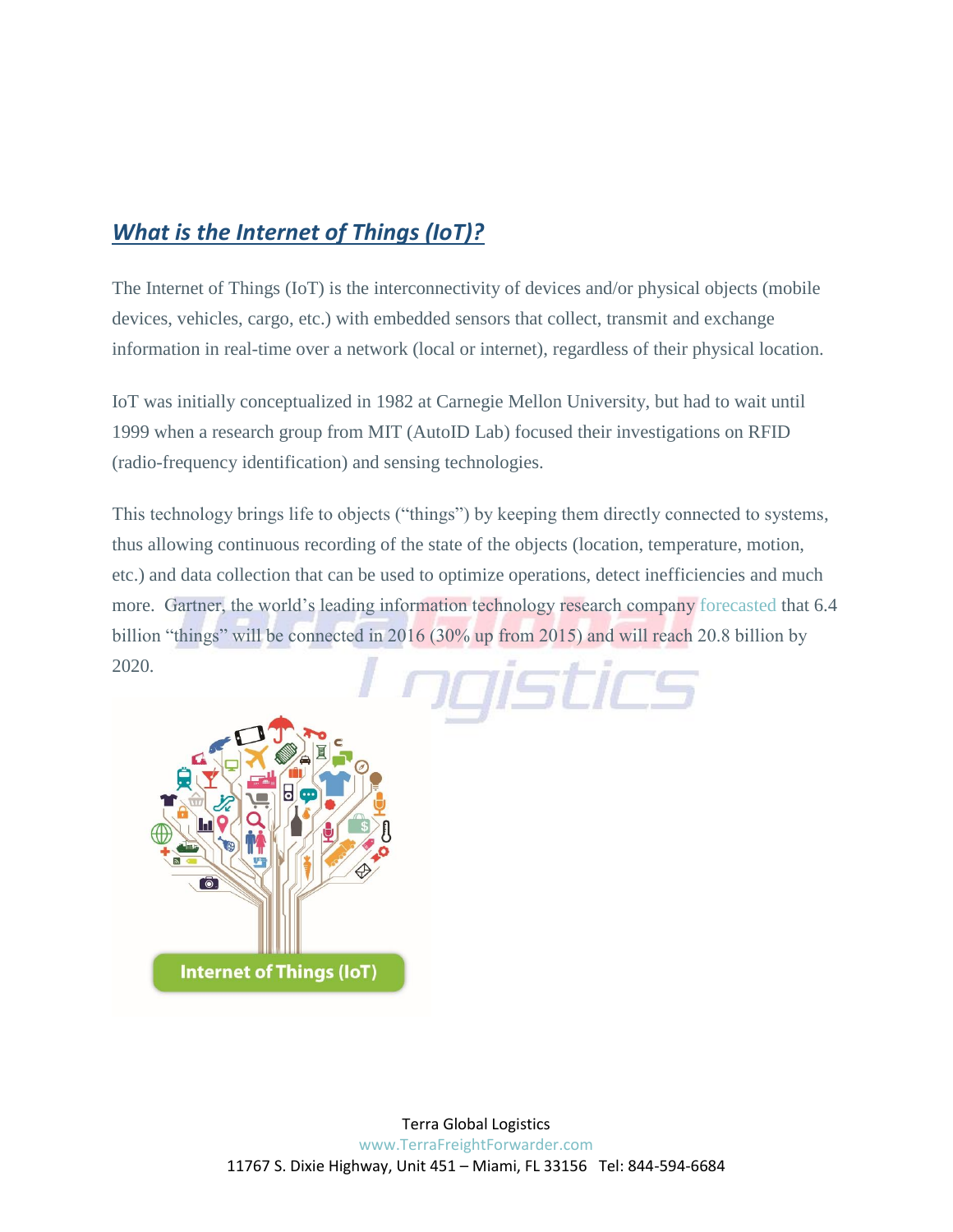## *How Can IoT Contribute to Supply Chains and Logistics?*

In the complex operation of producing, transporting, warehousing and distributing goods without losing track of them, IoT components like RFID, GPS, temperature sensors, etc. could bring the industry its own "industrial revolution".

It can do so by enabling businesses to monitor the status of goods in real-time across the supply chain, increasing the speed at which information is gathered and analyzed.

**Benefits include:** increases in operational efficiency, better and faster decision making, and automation of certain business processes.

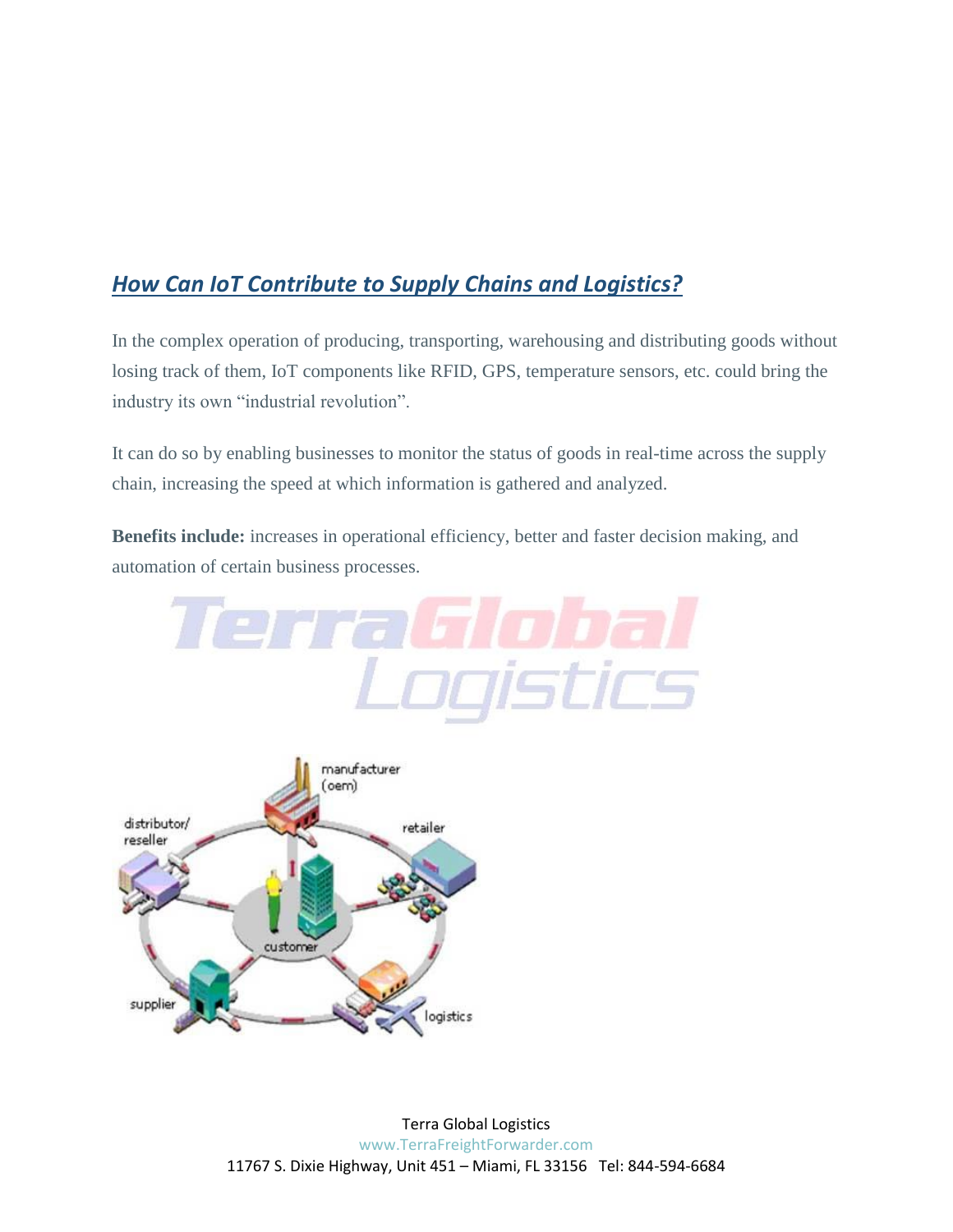### *IoT's Impact on Transportation*

Fleet optimization, safety, and cargo security are at the heart of a profitable and sustainable trucking operation. Trucks equipped with telematics and sensors can measure load capacity and help identify historical spare capacity on certain routes along with providing recommendations to decrease deadhead miles.

From a safety and security perspective, sensors are also able to track and detect damage, hazardous driving patterns, frequency of hard braking, average speed, non-stop traveled distances, and driver fatigue – just to mention a few. Once these events are recorded, the system is able to alert decision makers and drivers if and when necessary.

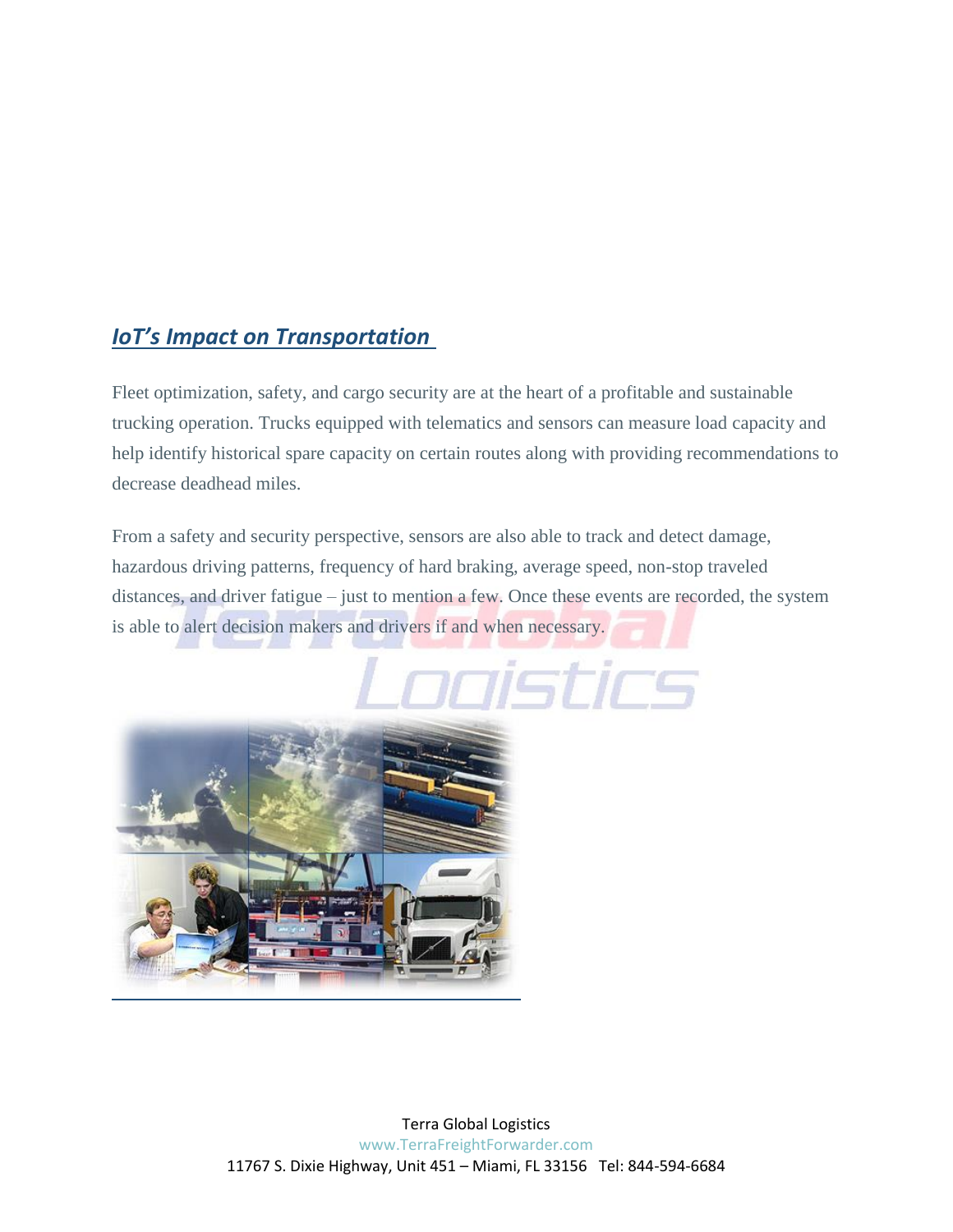#### *IoT's Impact on Warehousing*

With the drop in cost and the standardization of RFID labels and RFID antennas (an IoT component), companies can have accurate and real-time inventory. During receiving, storing, and shipping operations - warehouses can use this sensing technology to know what is coming in and going out, what is in the warehouse and where.

For sensitive cargo - like electronics or food and beverages, that require careful handling, temperature and humidity control sensors can alert when mishandling occurs or when temperature and humidity falls outside the required parameters.

The power of the IoT relies on the ability to interconnect "things" and collect accurate data in real time. Connecting each object (and/or device) to a central system allows businesses to gain a new level of visibility and understand their operations like never before.

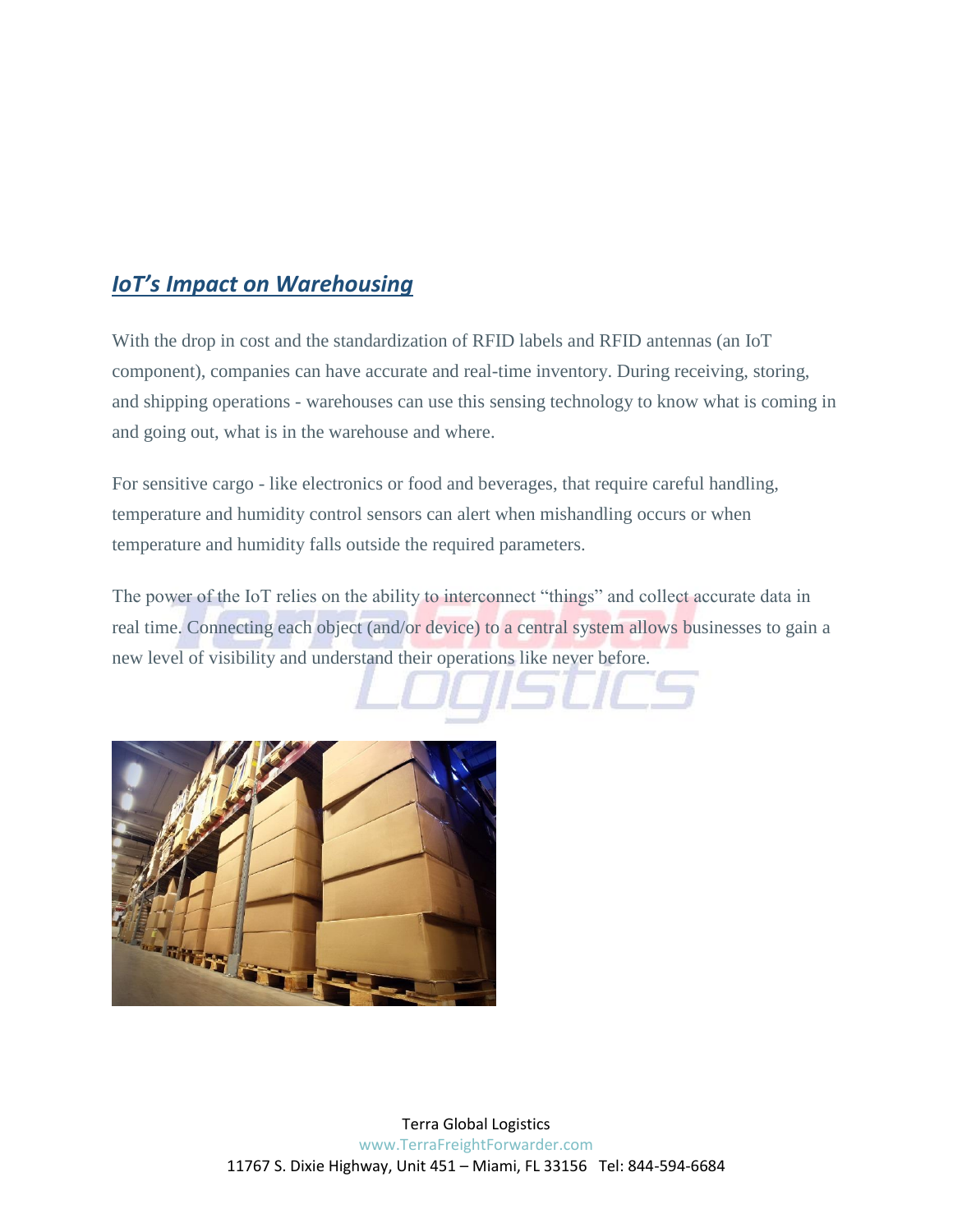#### *IoT's Impact on the Supply Chain as a Whole*

#### **What is the Status of the Internet of Things?**

Unlike other logistics technology trends [\(drones,](http://articles.cyzerg.com/how-drones-will-affect-the-logistics-industry-in-the-next-10-years/) driverless vehicles, autonomous vessels, etc.), the ecosystem required for IoT to take off is ready. Important factors such as improved battery life, consumerization of sensor technologies, the move towards 5G wireless communications, big data analytics, and the decline of technology costs, have created the ideal conditions for this technology to thrive.

A [research survey by Forrester](https://www.zebra.com/content/dam/zebra/press-releases/en-us/2014/zebra-tlp-final.pdf) shows that nearly 65% of surveyed firms have deployed or are in the process of implementing IoT solutions.

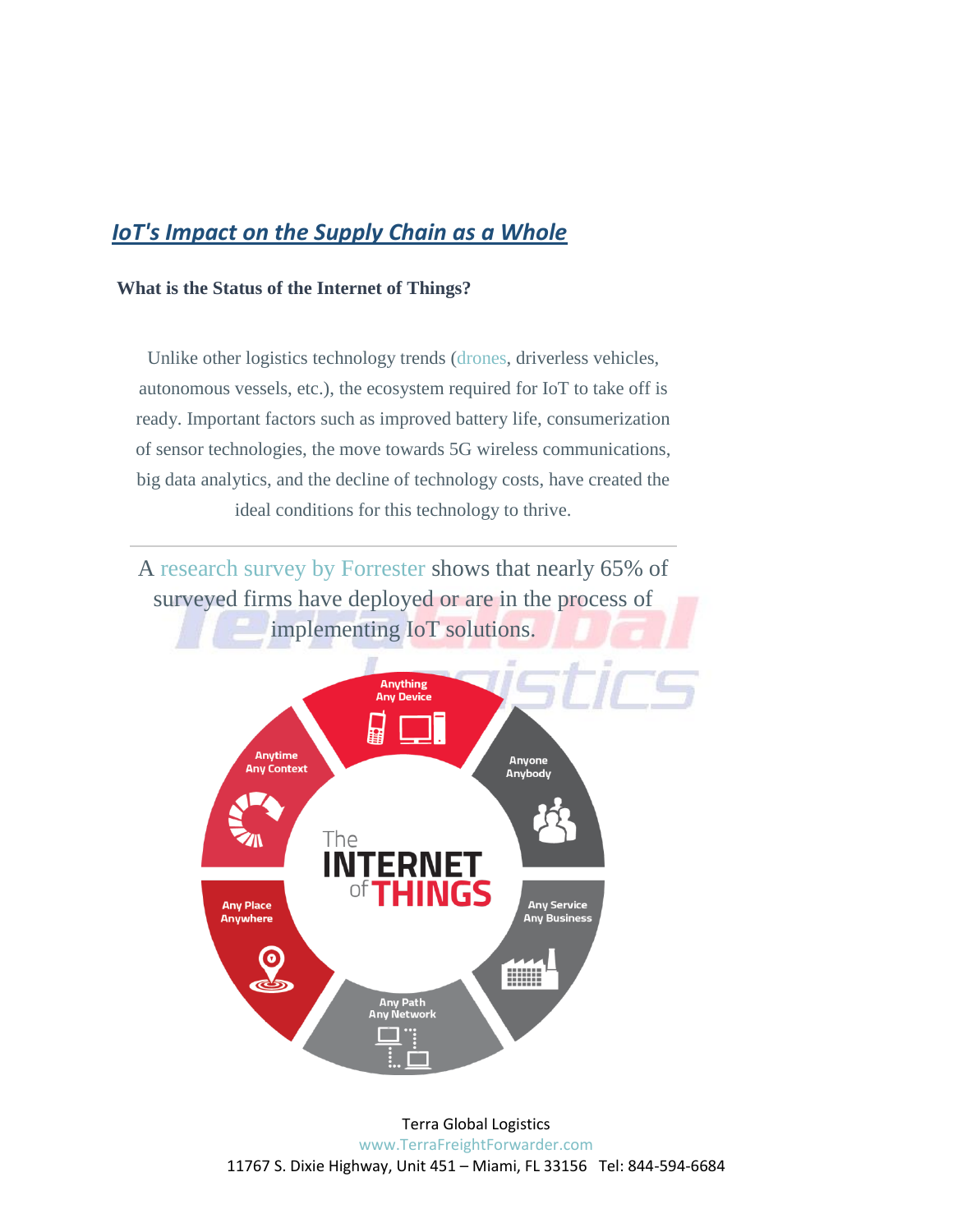Supply Chain and Logistics is one of the industries that will benefit the most from this technology. 71% of transportation survey responders said that they plan to implement an Internet-of-Things solution in the next 12 months or are in the process of implementing it.

This same research shows that some of the most important challenges that these organizations plan to address with IoT include: fleet management, security and surveillance, proactive alerts, and supply chain visibility.



"Which of the following issues, if any, would your organization address by implementing Internet-of-Things solutions?"

Source: [Forrester Research](https://www.zebra.com/content/dam/zebra/press-releases/en-us/2014/zebra-tlp-final.pdf)